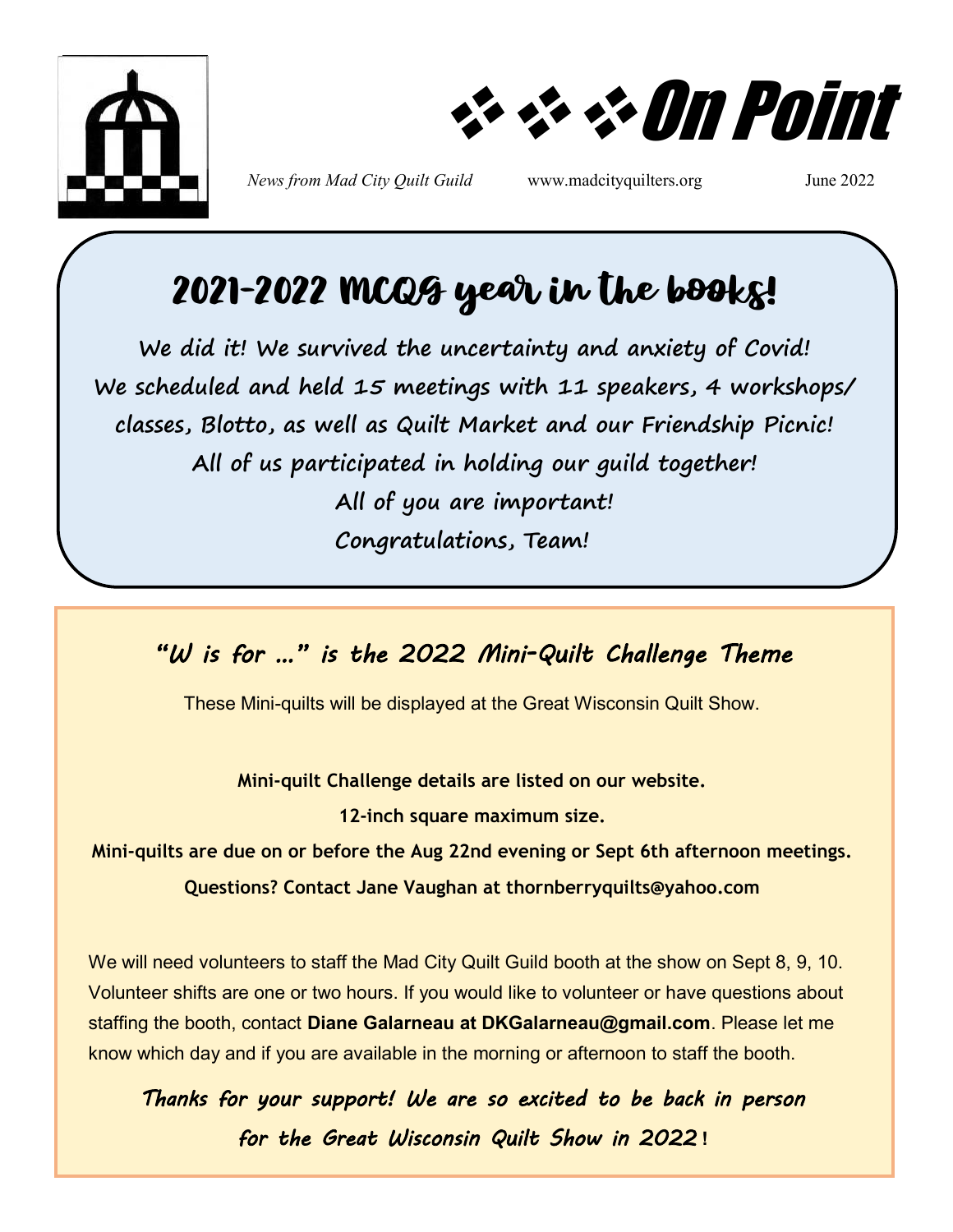### *Community Projects*

THANK YOU for your continued contributions to our Community in need. We continue our mission of donating quilts to Linus for teens graduating from the Foster Care Program, and welcome quilts of any size to be donated to area hospitals. Kits are available at meetings as well as quilts that need binding completed.

Suggested quilt sizes for the Foster Care Program: 63 X 87 to 78 X 78

Total contributed for the year: 155 Finished quilts given to Linus: 209

*I was informed last week, the Dane County chapter of Project Linus recently sent quilts to Uvalde, TX after the tragic school shooting.*

I would again like to thank **Julayne Jelle** for her tireless work as Community Projects Coordinator over the last 8 years. She is a great mentor to me!

During our summer break from guild meetings, work continues on quilts for Linus. If you would like a kit, a quilt to bind or one to quilt, please contact me.

We are still in need of fabric donations of 2 yards (or more) to use as backings of quilts. We will also take any extra pre-cut size pieces (e.g., 5" or 10" squares or  $2\frac{1}{2}$ " strips) for use in quilt kits for the upcoming year.

> **Sandy Shepherd** Community Projects Coordinator 937-209-9257 ssheppy0819@gmail.com 5809 Dawley Dr, Fitchburg www.projectlinusmadison.org (drop off sites are listed)

# *May you do what you love and love what you do.*

### **Mad City Quilt Guild Board 2021—2022**

| President                 | Kristin Gumbinger       | 608-334-4862   | kristingumdrop@gmail.com    |
|---------------------------|-------------------------|----------------|-----------------------------|
| Afternoon VP              | Rhonda Mossner          | 317-989-9712   | thequiltercook@gmail.com    |
| Evening VP                | Hallie Ray              | 540-842-3070   | $hraywise$ @gmail.com       |
| Secretary                 | Mary Joy Johnson        | 608-395-1584   | johnsonm@baycollege.edu     |
| Treasurer                 | Margaret Henzler        | 608-417-0478   | tmhenzler@gmail.com         |
| Programs/Workshops        | Dee Van Driel           | 608-467-6496 h | mydeezigns@hotmail.com      |
| Membership                | Laurie Friedman         | 631-375-0363   | laurie.friedman@hotmail.com |
| Newsletter                | Dee Van Driel           | 608-467-6496 h | mydeezigns@hotmail.com      |
| <b>Community Projects</b> | Julayne Jelle           | 608-273-3620   | julayne@tds.net             |
| Quilt Show                | Jane Vaughan            | 608-669-3374   | thornberryquilts@yahoo.com  |
|                           | Diane Galarneau         | 608-695-3188   | dkgalarneau@gmail.com       |
| <b>Blotto</b>             | Gwen JeSchonek          | 608-833-1273   | gwenajes@gmail.com          |
| Web Design                | Kristin Gumbinger       | 608-334-4862   | kristingumdrop@gmail.com    |
| Social Media              | Kristin Gumbinger       | 608-334-4862   | kristingumdrop@gmail.com    |
|                           | <b>Heather Matanock</b> | 608-369-5533   | hmatanock@me.com            |
| Tech Support              | Holly Johnson           | 805-479-0917   | kitwillowquilting@gmail.com |
| Past President            | Dee Van Driel           | 608-467-6496   | mydeezigns@hotmail.com      |

Check the guild website **[madcity](#page-2-0) [quilters.](#page-2-0) [org](#page-2-0)**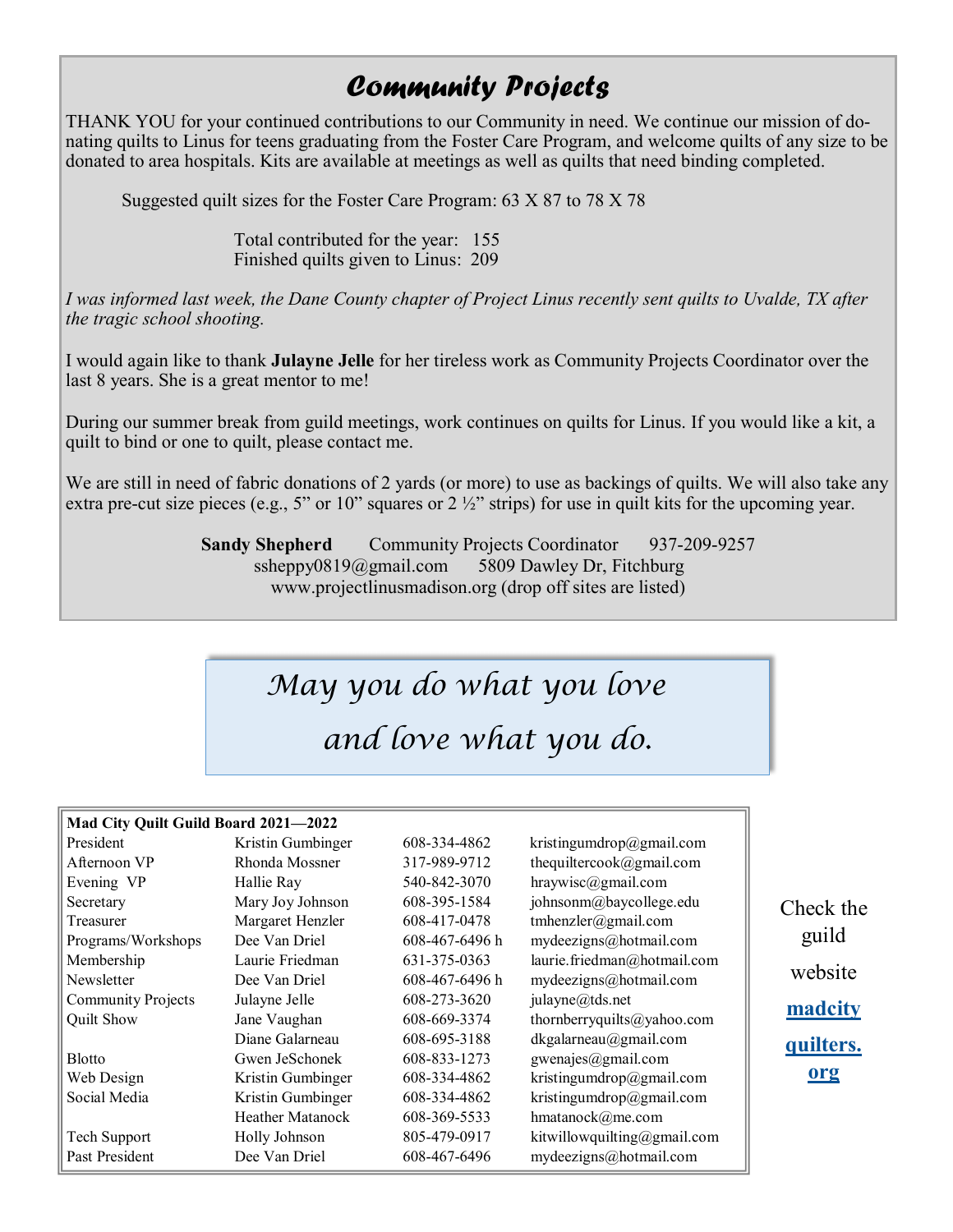### <span id="page-2-0"></span>*A NOTE ABOUT BLOTTO*

 Many, many thanks for all of you who participated in the "Symphony of Stars" Blotto this past year, and who created blocks of a Woven Star, 8-Point Rainbow Star, Disappearing 4- Patch Star, and Autographed Friendship Star. Holly Johnson was the latest winner when her name was drawn at the recent picnic. I'm sure she would appreciate including you in her quilt of names. So, if you haven't made a signed friendship star block yet, it's not too late!

 We look forward to seeing the completion of these four sewing projects next year, so winners, make it a goal this summer to at least get your flimsy done!

 Next year, I will be joined by one of our newest guild members, Linda Firestone, who will be bringing some fresh ideas from her involvement in previous guilds. We look forward to inspiring all of you to continue creating and perhaps to trying something new in the process!

*Keep that sewing machine cleaned and oiled and ready to go!*

Gwen and Linda

### **Membership**

 Thanks to everyone who renewed their membership and joined us this year. To those who were hesitant to come out, we understand, and we hope you'll feel ready to come back in the fall.

Looking forward to seeing everyone in August!

~~ *Laurie*

Laurie Friedman Membership Chair laurie.friedman@hotmail.com

Smile Honor yourself Look for miracles

### Odds & Ends

My Favorite Piece -- An exhibition of fiber art from members of the Madison Contemporary Fiber Artists; June 1 -- June 30, 2022 at Blue Bar Quilts, 6333 University Ave, Middleton, WI After years of isolation, loss and sadness, MCFA members want to share their favorite fiber art pieces and invite you to explore why these pieces bring happiness and inspire gratitude. www.madisonfiberartists.com

"**Garden of Quilts**" Annual Quilt Show; Sheboygan County Quilters Guild; Sat, Sept 24, 2022; 9:00--4:00; \$5 admission/children 12&under free; Sheboygan Christian School/High School Campus, 929 Greenfield Avenue, Sheboygan; Amazing quilts! Beautiful quilted raffle items, vendors selling fabric and quilting related supplies, scissor & knife sharpening; written quilt appraisals (by appt only); speakers; lunch & refreshments available. Sheboyganquiltersguild.org Contact: Terri Koch (tkquilter4444@gmail.com) (friend of Maryann Aylesworth)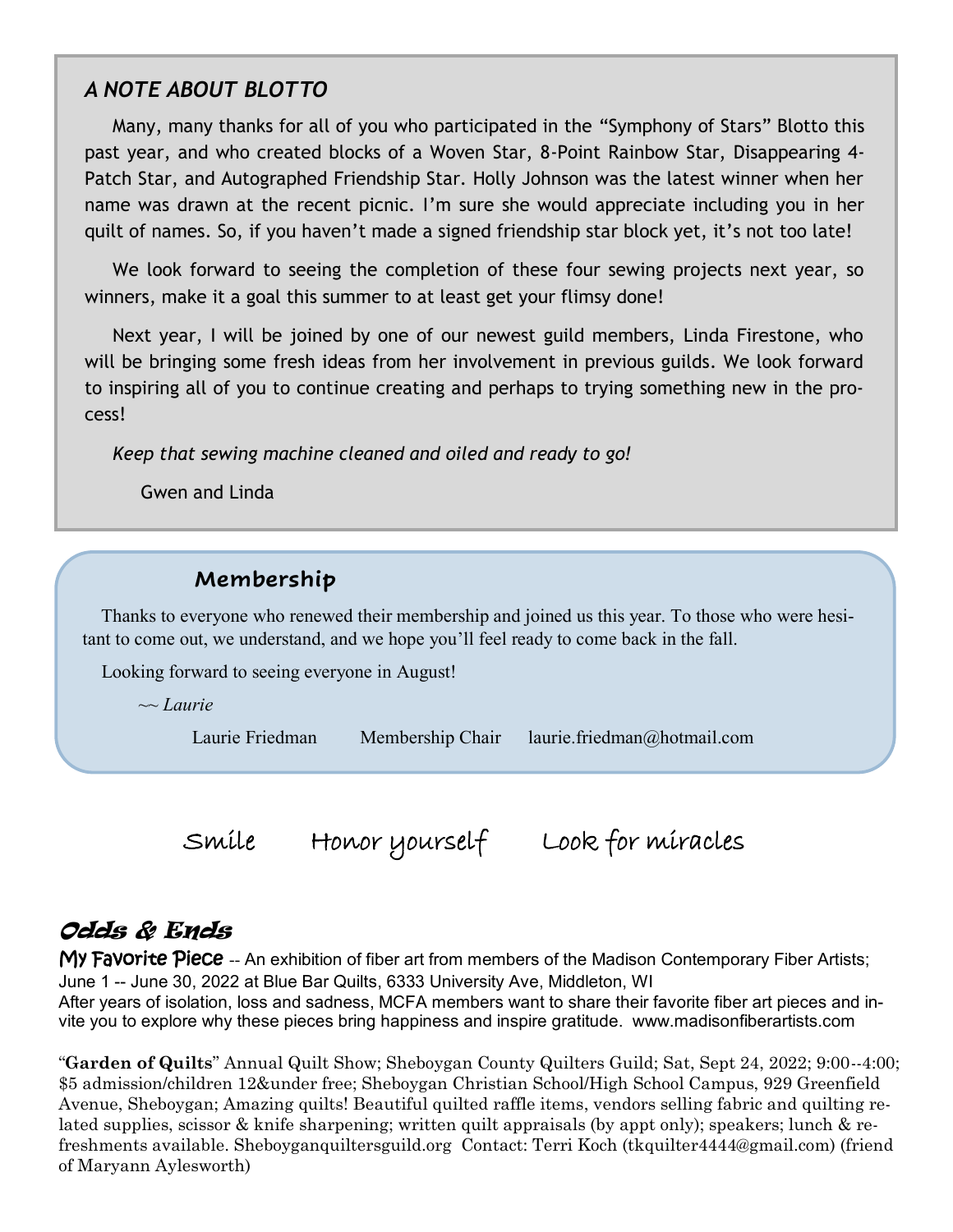## **Show and Gell** *April 25, 2022*

**Diane Galarneau:** Easy Evie quilt, from Tara Miller's January workshop -- 16 blocks, very scrappy! Nice!

**Laurel Strock:** leftover 2 1/2" squares became 2 small quilts for Linus

**Jean Muehlemann**: a rainy afternoon was a perfect time for making a tiny Life is Bee-utiful WH w/

machine embroidery; also a WH with butterflies, fake flowers, silver gum wrappers, etc

**Nancy Schmitt**: May Rainbows, 2020 quilt-along by Pat Sloan, w/ half-square-triangles

**Karen Mandt**: 2021 temperature quilt, showing highs & lows

**Julie Fagan**: Elizabeth Hartman's Dinosaurs quilt for 3-yr old granddaughter

**Pam Hennessey:** Flight Path BOM for Mill House strip club, donated to Linus

**Vicki Schyvinck**: Four-patch posy from **Mary Joy's** class, w/ old bedspread on back (saving it from the landfill)

**Joyce Singer**: scrappy Pretzel Twist quilt from **Jane**'s class, gifting it

**Doris Ast:** used hex ruler to cut teal & deep blue for quilt, turtle flannel on back

**Mary Vassalotti**: scrappy octagon leftovers from quilt for friend who died

**Helen Flores:** Homespun/shotcloth cut into 8"x8" blocks of 6 bars up&sideways; Word Cup 10 (not World Cup), split 9 -patch, to be auctioned for Scrabble meet in MN; 1-patch (HST) in browns/tans quilt/back is panel from Monona guild free stuff

**Sandy Shepherd/Community Projects chair:** 9 quilts donated to Linus -- Wow!

### *May 23, 2022*

**Derrith Wieman**: 30 blocks of Fish Blotto in orange & blue, from Jan/Feb 2020, laq by **Holly** -- Todd loves it!

**Laurel Strock:** quilt w/ lots of yellow, favorite color for granddaughter, laq by **Anne Alessi**

**Hilde Kopp:** purchased orphan blocks from Stoughton estate sale, reconfigured parts, made throw, laq by **Hilde**, donated to Linus

**Nancy Schmitt**: Disappearing 9-patch from 2015, lots leftover, w/big square on back -- she likes 2-sided quilts, she fmq **Margaret Henzler**: Tula Pink's Nebula, big BOM during Covid, custom-quilted by **Mary Vassalotti**

**Kay Lange**: big 4PP from **Mary Joy's** class, for Lutherdale August auction, set w/ grays, she laq

**Robin Kraidich**: purchased city/buildings ebay panel, for friend's new baby

**Jane Vaughan**: her Little Gems pattern, using 2 1/2" strips, to be MCQG workshop in 2022/2023

**Sandy Shepherd/Community Projects chair:** 4 quilts donated to Linus

### *Mad City Programs*

 Your 2022-2023 program committee (Dee Van Driel, Mary Vassalotti, Bill Hoernke, Nita McCann) is in the process of scheduling speakers and classes for our upcoming year. We will contract with guild members for trunk shows, schoolhouse topics, workshops; with shop owners and vendors, and with other people and topics of interest to our members. We try to appeal to traditional and modern quilters with simple and more difficult techniques, in classic colorways, as well as brights. We will endeavor to book programs that will excite all of you.

 Please contact any of us to share your suggestions for programs. We will fill the slots for 2022-2023 by the end of July, so we know what to look forward to.

Share your thoughts with: Dee Van Driel, chair / mydeezigns@hotmail.com

Mary Vassalotti / mvass@charter.net

Bill Hoernke / bhoernke@gmail.com

Nita McCann / nita.mccann@gmail.com